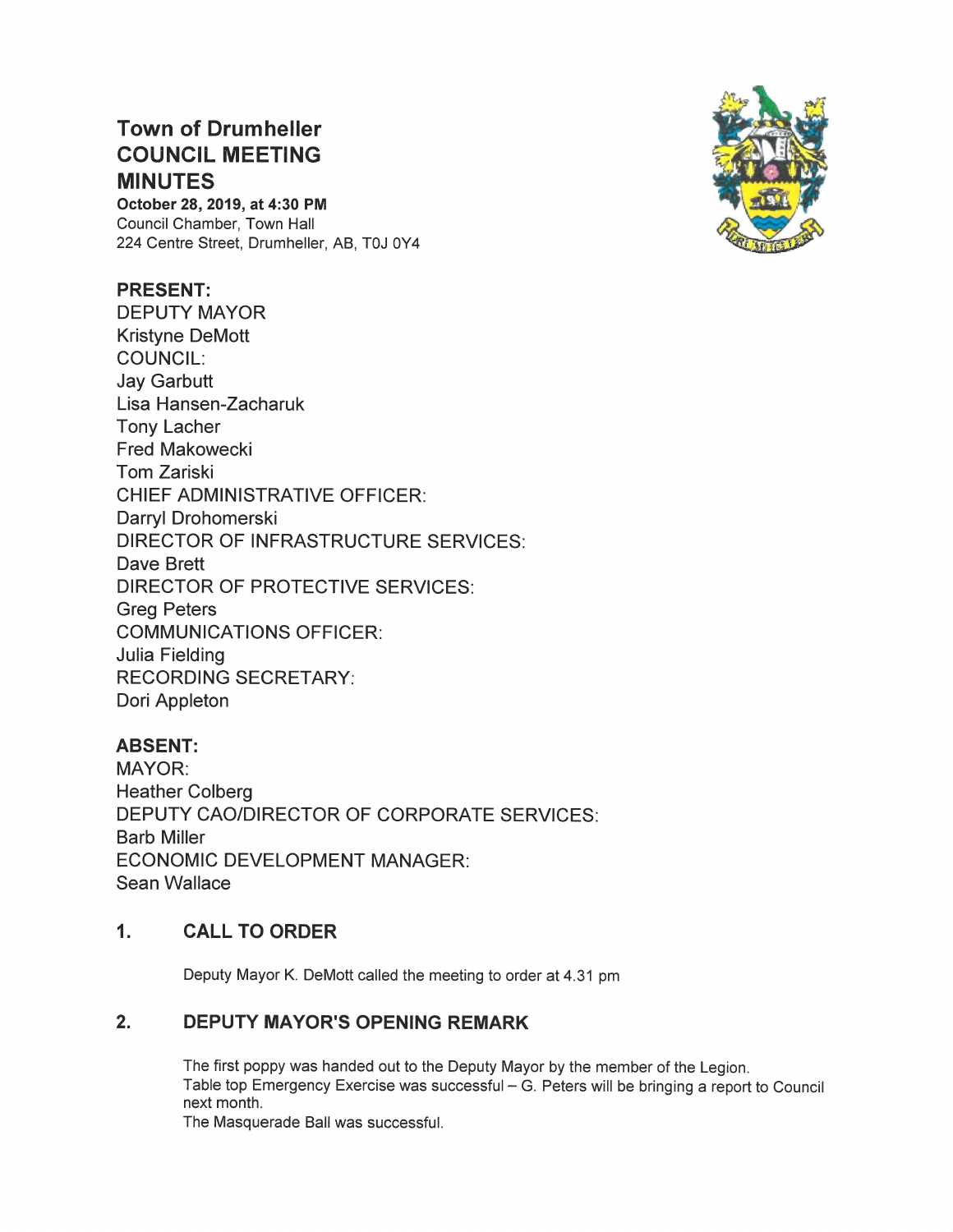#### $3<sub>1</sub>$ **ADOPTION OF AGENDA**

M2019.203 moved by L. Hansen-Zacharuk, F. Makowecki to adopt the Agenda of the regular meeting of council as presented.

Carried Unanimously.

#### $\overline{4}$ . **MINUTES**

#### $4.1.$ ADOPTION OF REGULAR COUNCIL MEETING MINUTES

Regular Council Meeting Minutes September 30, 2019

M2019.204 moved by J. Garbutt, T. Zariski to adopt minutes of Regular Council Meeting of September 30, 2019 as presented.

Carried Unanimously.

#### $4.2.$ **MINUTES OF MEETING PRESENTED FOR INFORMATION**

Municipal Planning Commission Minutes - September 19, 2019

#### $4.3.$ **BUSINESS ARISING FROM THE MINUTES**

#### 5. **DELEGATIONS**

#### 6. **REQUEST FOR DECISION REPORTS**

#### $6.1.$ CAO

### By-Law 12.19 rezoning application for 1114 Newcastle Trail

D. Drohomerski – In schedule A, Land Use Districts Map, redesignate Plan 3065FA Lots 5-6. in the Town of Drumheller, from R-4 (Residential District) to R-2 (Residential District) District as shown on the plan. Attachment was presented to Council to review. This property is the only one in this part of Newcastle that is zoned for Multi-family. The new owner wishes to convert to a two (2) family zoning.

×

M2019.205 move by T. Zariski, L. Hansen-Zacharuk to give first reading of Bylaw 12.19.

Carried Unanimously.

Public hearing scheduled for November 25th, 2019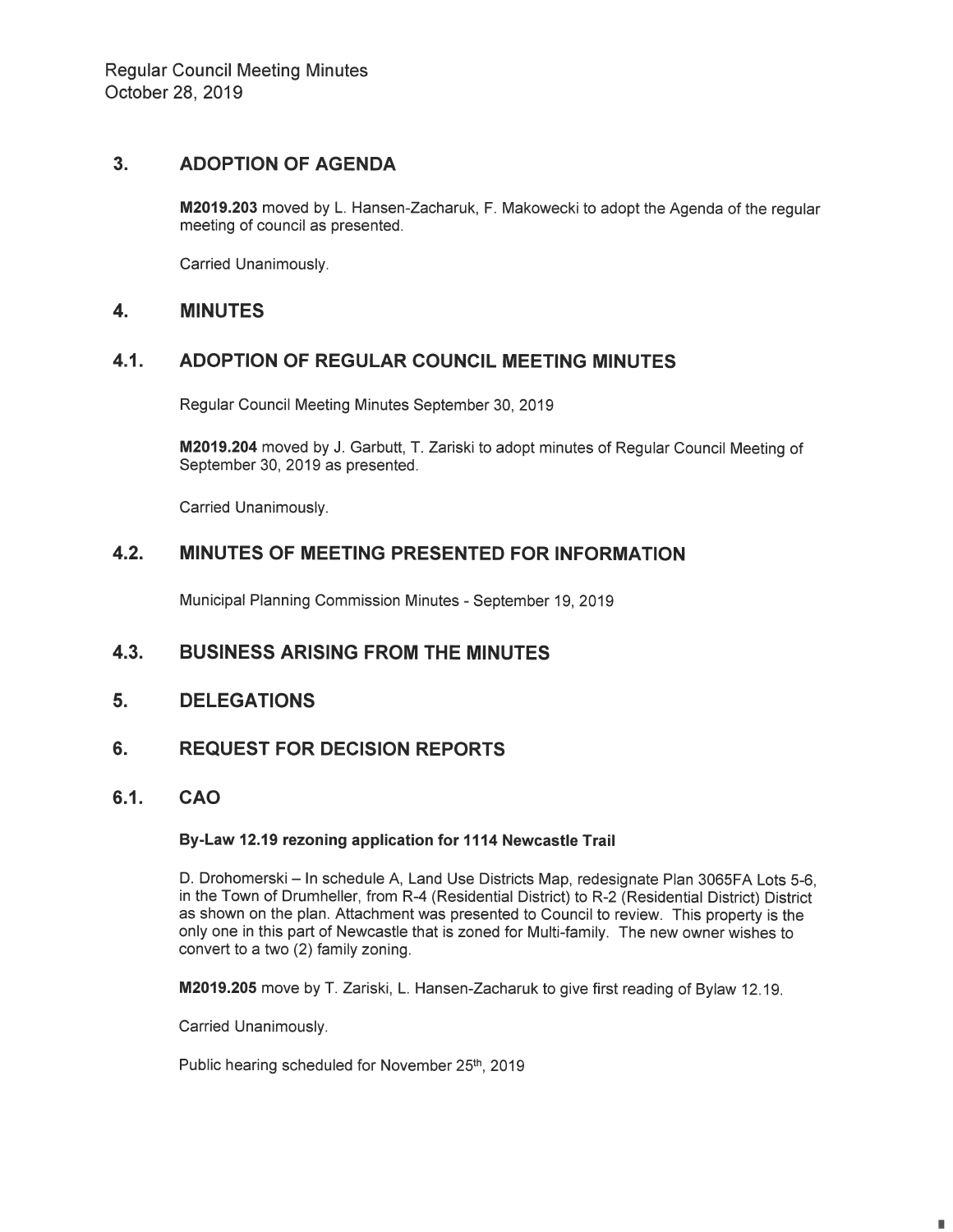### Subdivision, Land Exchange and Consolidation for East Coulee Water Line Project-Time Extension

D. Drohomerski — recommendation to Council to extend the time period for Hunter Survey Systems Ltd. to complete the condition of subdivision to March  $1<sup>st</sup>$ , 2020 in accordance with the authority provided to Council Sec. 657(6)(a) of the Municipal Government Act R.S.A.

M2019.206 moved by T. Lacher, L. Hansen-Zacharuk to extend the time period for Hunter Survey Systems Ltd. to complete the condition of subdivision to March 1<sup>st</sup>, 2020 in accordance with the authority provided to Council Sec. 657(6)(a) of the Municipal Government Act R.S.A.

Carried Unanimously.

### Passion Play Road Closure, Subdivision Consolidation and U.R.W Easements within N.W 1/4 Sec. 3 and S.W. 1/4 Sec. 10 in Township 29, Range 20 W 4th. Meridian

D. Drohomerski - Recommendation that Council extend the time period for Hunter Survey Systems Ltd. to complete the condition of subdivision to June 30<sup>th</sup>, 2020 in accordance with the authority provided to Council Sec. 657(6)(a) of the Municipal Government Act R.S.A.

D. Drohomerski -The attached subdivision was conditionally approved by Palliser Regional Municipal Services subject to 12 conditions of subdivision being met before February 21<sup>st</sup>. 2015. Due to extenuating circumstances the time limit to complete this work passed.

Recommendation that Council extend the time period for Hunter Survey Systems Ltd. to complete the condition of subdivision to June  $30<sup>th</sup>$ , 2020 in accordance with the authority provided to Council Sec. 657(6)(a) of the Municipal Government Act R.S.A.

M2019.207 moved by L. Hansen-Zacharuk, F. Makowecki to extend the time period for Hunter Survey Systems Ltd. to complete the condition of subdivision to June 30<sup>th</sup>, 2020 in accordance with the authority provided to Council Sec. 657(6)(a) of the Municipal Government Act R.S.A.

Carried Unanimously.

### Bylaw revision 13.19 to By-law 19.13

hereby enact to close the following described portions of the Original Road Allowance, Street and Lane on Plan 4790 D.O. from public use, obtain titles to same in the name of THE TOWN OF DRUMHELLER

**M2019.208** moved by T. Zariski, J. Garbutt to give 1<sup>st</sup> reading of By-law 19.13

Carried Unanimously.

**M2019.209** moved by L. Hansen-Zacharuk, T. Lacher to give  $2^{nd}$  reading of By-law 19.13

Carried Unanimously.

M2019.210 moved by T. Lacher, J Garbutt to give no objection to 3rd reading

Carried Unanimously.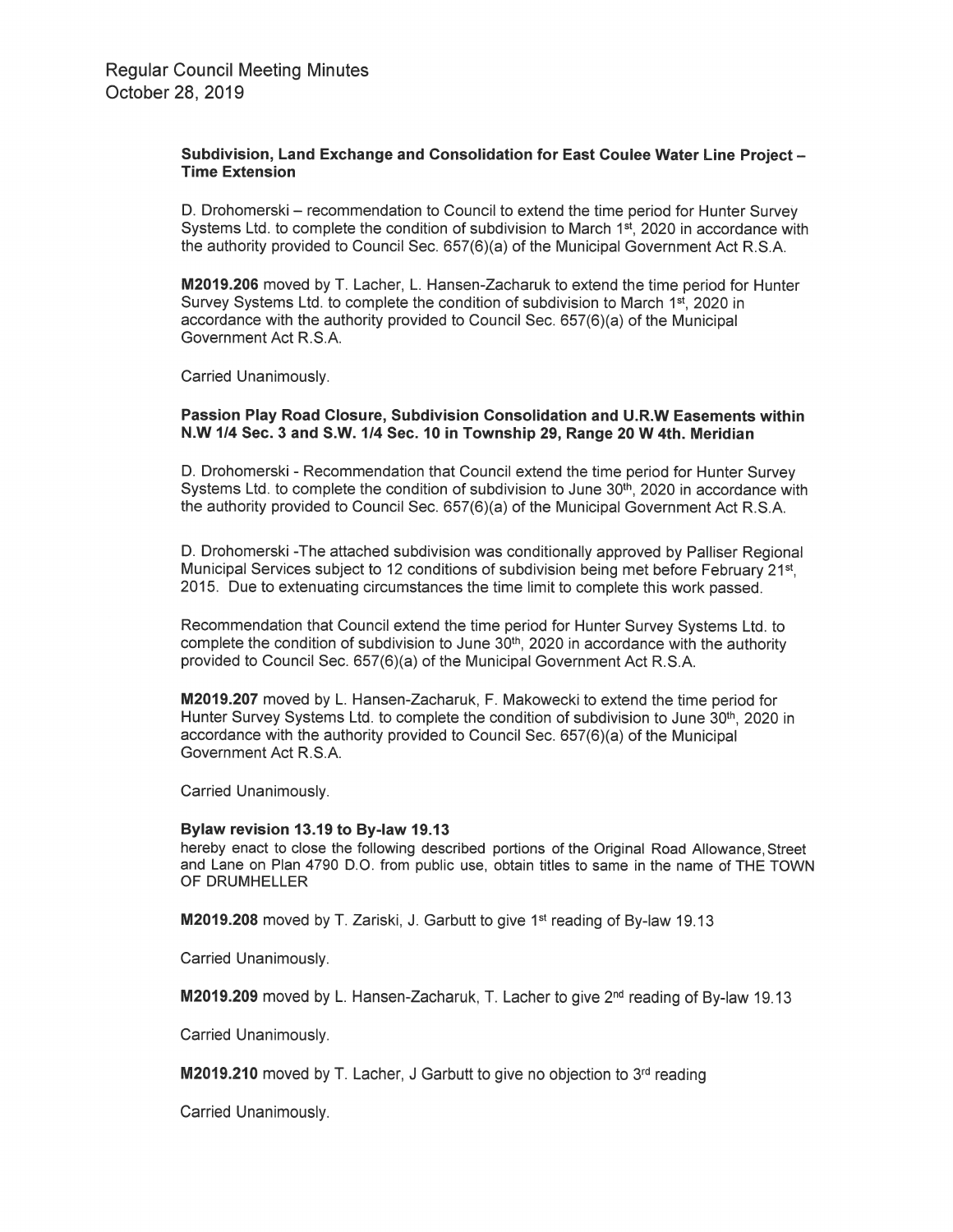**M2019.211** moved by J. Garbutt, F. Makowecki to give 3<sup>rd</sup> reading of By-law 19.13

Carried Unanimously.

### By-law revision 19.13 to By-law 14.19

M2019.212 moved by L. Hansen-Zacharuk, T. Lacher to give 1<sup>st</sup> reading of By-law 14.19

Carried Unanimously.

M2019.213 moved by T. Lacher, J. Garbutt to give 2<sup>nd</sup> reading of By-law 14.19

Carried Unanimously.

M2019.214 moved by F. Makowecki, J. Garbutt to give no objection to 3<sup>rd</sup> reading

Carried Unanimously.

M2019.215 moved by T. Zariski, T. Lacher to give 3rd reading of By-law 14.19

Carried Unanimously.

#### $6.2.$ **DEPUTY CAO / DIRECTOR OF CORPORATE SERVICES**

### **Request For Decision Shallow Gas Tax Relief**

D. Drohomerski - Administration is seeking a resolution of Council authorizing the cancellation of 35% of the 2019 property taxes and any late penalty fees levied against shallow gas wells and related pipelines.

M2019.216 moved by T. Zariski, L. Hansen-Zacharuk that pursuant to Section 347 of the MGA, for all properties identified in the appendix – summary of Tax Relief by Company. attached to and forming part of the council minutes, Council authorizes the cancellation and/or refund of the 2019 property taxes paid or owing so as to reduce by 35 per cent property taxes levied as per section 353(2) of the MGA, which includes municipal property taxes, requisitions detailed in section  $326(1)(a)$  and  $359(1)(2)$ , as well as special taxes levied under section 382(1) where the tax rate is based on the assessment. Cancellation and/or refund of tax penalties with the 2019 property taxes levied as per section 353(2) of the MGA.

M2019.217 moved by J. Garbutt, L. Hansen-Zacharuk to table as there wasn't a table attached that was mentioned in B. Miller's report.

**Carried Unanimously** 

### **Request For Decision 2019 Reserve Bid: Tax Recovery Public Auction**

D. Drohomerski - That Council set the assessed value as the reserve bid price for properties for the January 24, 2020 tax recovery auction. Furthermore, the successful bidder must pay via cash, or cash equivalent.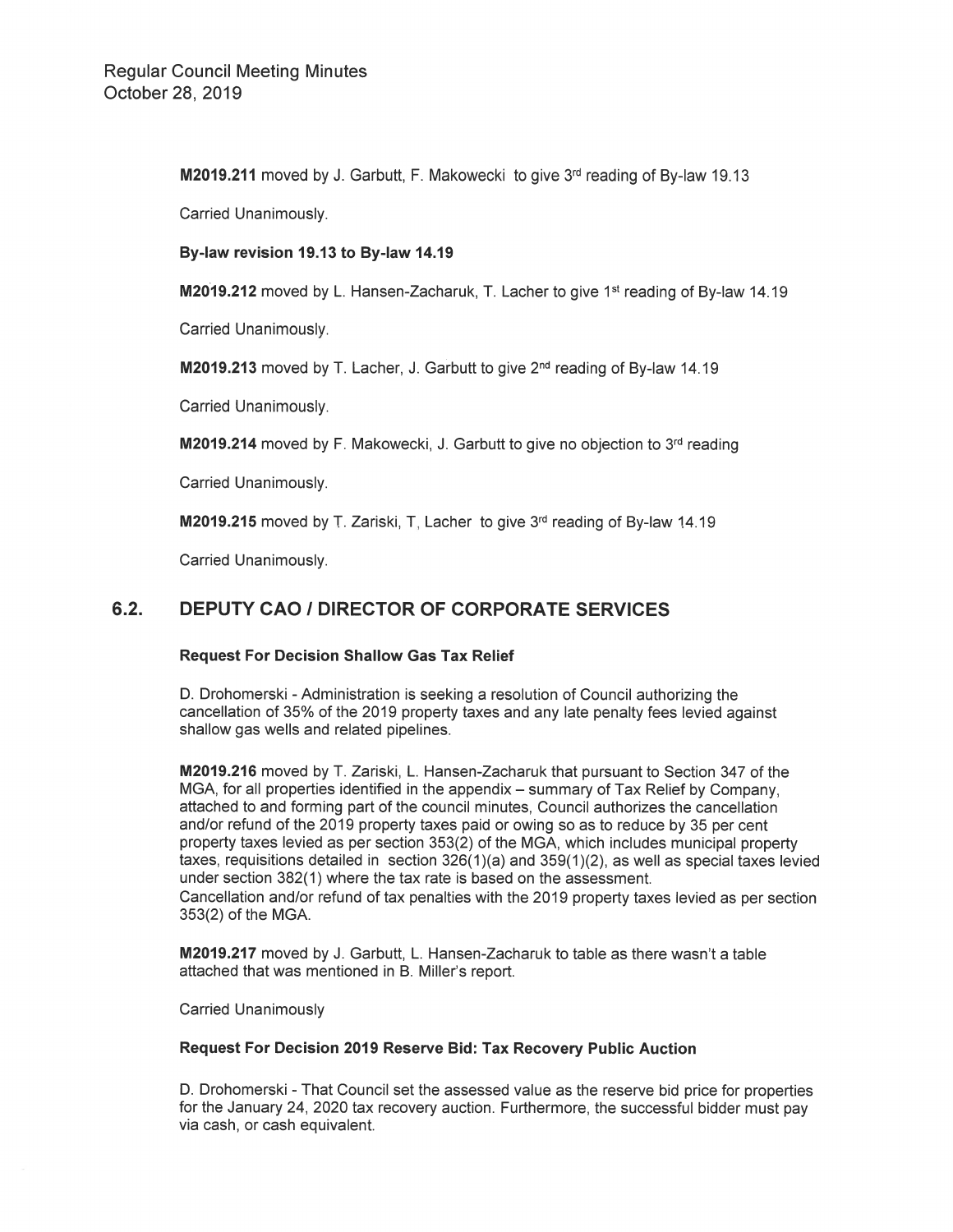M2019.218 moved by J. Garbutt, L. Hansen-Zacharuk to set the assessed value as the reserve bid price for properties for the January 24, 2020 tax recovery auction. Furthermore, the successful bidder must pay via cash, or cash equivalent.

Carried Unanimously.

#### $6.3.$ **DIRECTOR OF INFRASTRUCTURE SERVICES**

### **Request for Decision - Aquaplex Roof Repairs**

D. Brett – A tender was sent out for roof repairs at the Aquaplex, as this work had been identified through our Asset Management Plan for reroofing in 2018.

It is recommended that the tender for roof repairs be awarded to Canterbury Roofing in the amount of \$258.750.00 excluding GST.

M2019.219 moved by T. Lacher, J. Garbutt that the Request for Tender for the Aquaplex Roof Repairs be awarded to Canterbury Roofing in the amount of \$258,750.00 excluding GST.

Carried Unanimously.

### Patio Policy #C 04.19

D. Brett – this draft Policy was originally presented to Council Oct 21, 2019 for discussion and reflects the recommended changes.

M2019.220 moved by T. Lacher, F. Makowecki to adopt the Patio Policy #C 04.19 as presented.

Carried Unanimously.

#### $6.4.$ **DIRECTOR OF EMERGENCY / PROTECTIVE SERVICES**

#### $6.5.$ **MANAGER OF ECONOMIC DEVELOPMENT**

#### 6.6. **COMMUNICATIONS OFFICER**

### **Request For Decision - Town App**

J. Fielding – Following recent presentations made and final evaluation made, it is recommended that Council approve the award for services to See Click Fix to create a mobile app for the Town of Drumheller.

M2019.221 moved by L. Hansen-Zacharuk, T. Lacher to award the services to See Click Fix to create a mobile app for the Town of Drumheller.

Carried Unanimously.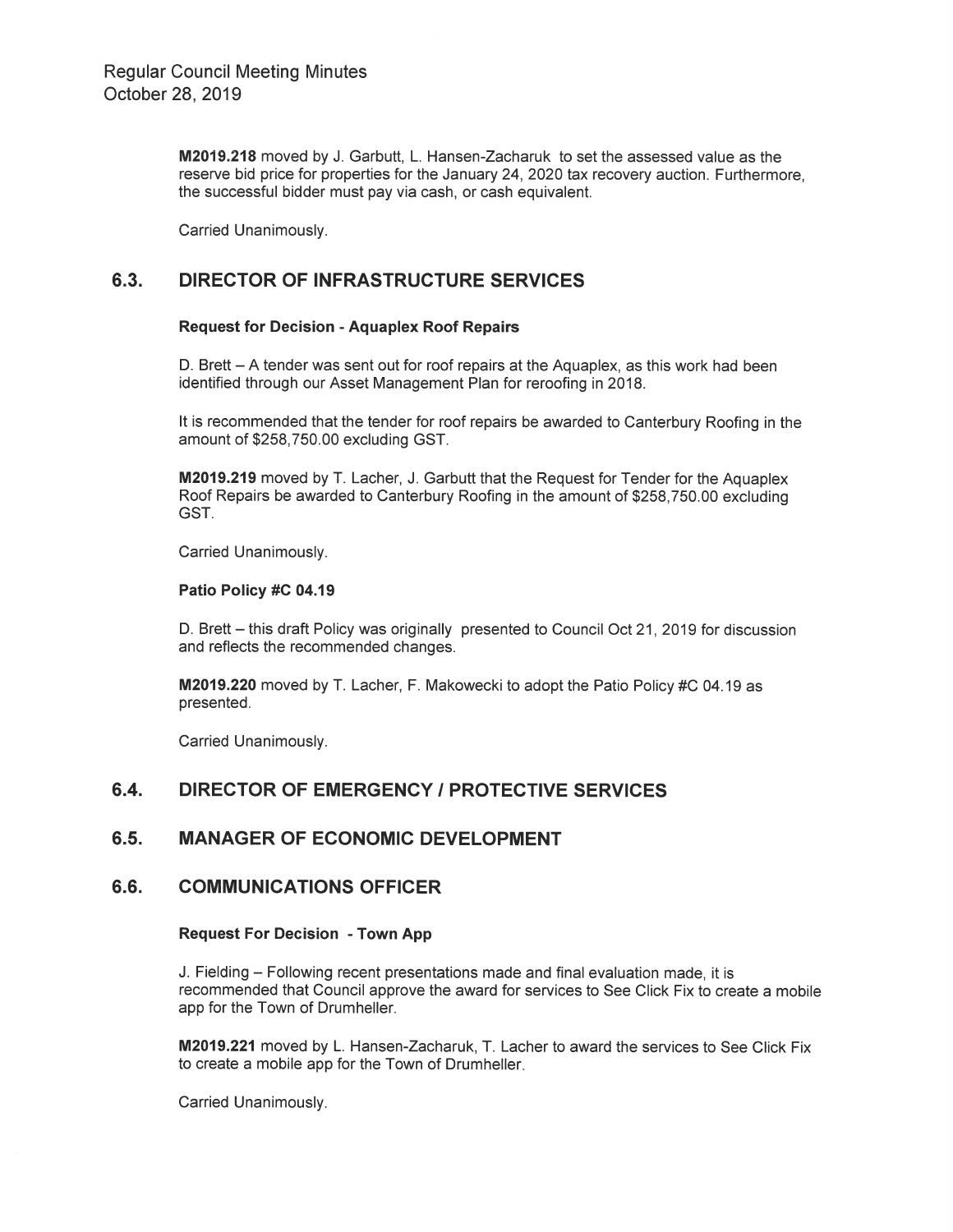#### 6.7. **REVIEW OF STRATEGIC PRIORITIES**

### **Request For Decision - Hoodoo Pay & Play Parking Fee**

G. Peters - Piloting Pay and Play options for parking was a strategic aim of Council in 2019. Location selected was the Hoodoo's which proved to be successful with the estimated net gain of \$27,500.00.

M2019.222 moved by J. Garbutt, L. Hansen-Zacharuk to approve the continuation of charging for parking at the Hoodoo parking lot for the following year 2020, at a cost of \$2 per person and \$10 per for commercial.

Carried Unanimously.

#### $\overline{7}$ . PRESENTATION OF QUARTERLY REPORTS BY ADMINISTRATION

### **Communication Officer - J. Fielding**

Presented a verbal and written update on Q3, branding and communication activities.

### Manager Arts Culture & Recreation - D. Goldthorpe

Presented a verbal and written update on Recreation & Cultural activates that occurred over the summer (Q3)

### FCCS Coordinator - D. Drohomerski for A. Harrison

Presented verbal and written informative on FCSS Q3 activities and priorities.

#### 8. **PUBLIC HEARING TO COMMENCE AT 5:30 PM**

#### $9<sub>1</sub>$ **PUBLIC HEARING DECISIONS**

#### $10<sub>1</sub>$ **UNFINISHED BUSINESS**

 $11.$ **NOTICE OF MOTION** 

#### $12.$ **COUNCILLOR REPORTS**

#### $13.$ **IN-CAMERA MATTERS**

M2019.223 moved by L. Hansen-Zacharuk, T. Lacher to go into a closed meeting at 6.02 pm

Carried Unanimously.

Land Matter; Legal Description 4;19;29;6;SW (FOIP Act Section 23 Local Body Confidences)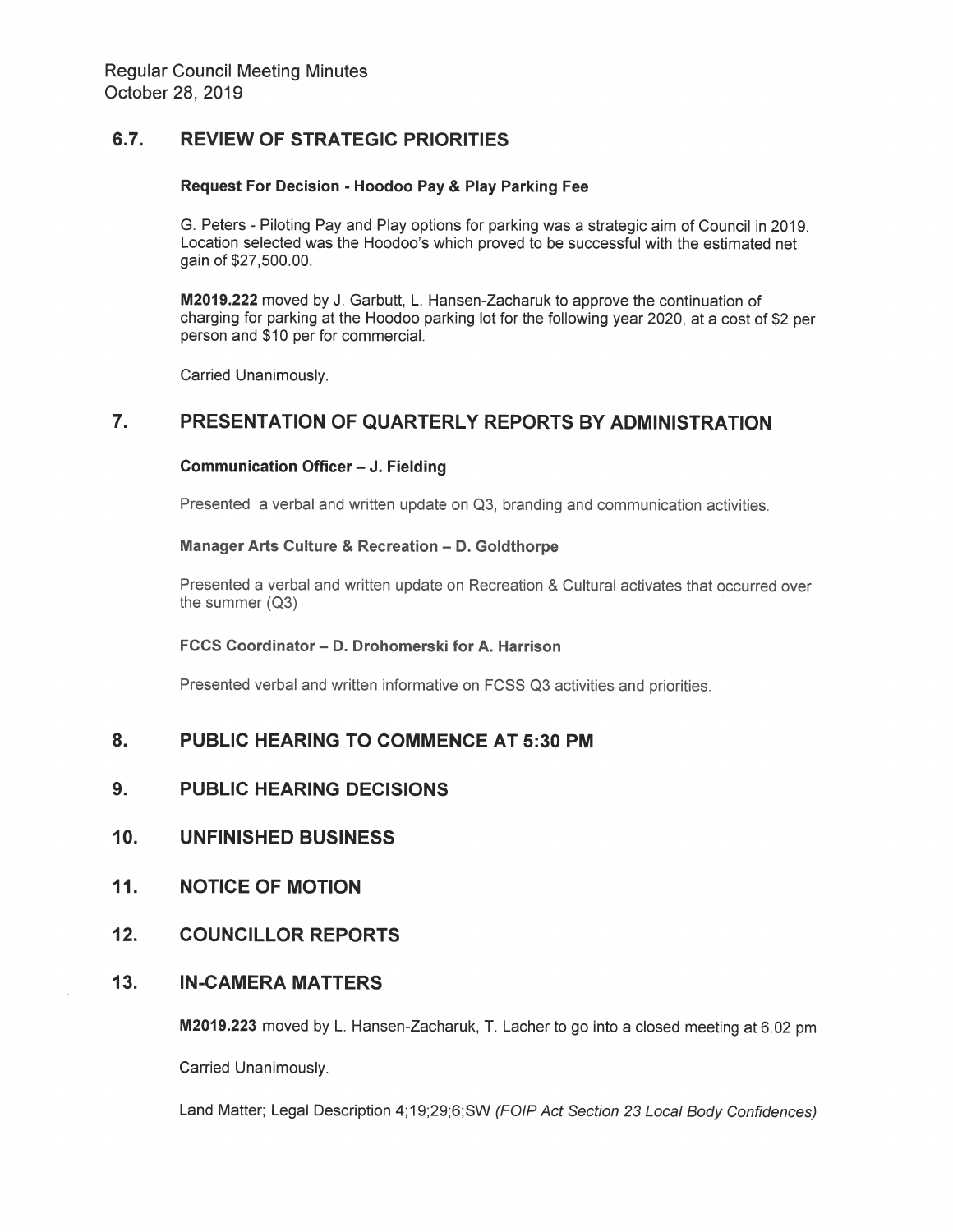M2019.224 moved by J. Garbutt, L. Hansen-Zacharuk to revert back to a regular meeting at 6.32 pm

Carried Unanimously.

### **EXPROPRIATION ACT** R.S.A. 2000, Chapter E-13, as amended

# **RESOLUTION**

# REGARDING EXPROPRIATION FOR THE PURPOSE OF ACQUIRING A LEASEHOLD INTEREST OVER CERTAIN LANDS LOCATED WITHIN THE TOWN OF DRUMHELLER

WHEREAS the TOWN OF DRUMHELLER is desirous of acquiring the entire leasehold interest of Grant Dekeyser for the purposes of providing services, facilities or other things that, in the opinion of council, are necessary or desirable for all or a part of the Town:

Short Legal Title Number 8211457;1

821 187 433

**PLAN 8211457 BLOCK1 EXCEPTING THEREOUT ALL MINES AND MINERALS** AREA: 3.77 HECTARES (9.32 ACRES) MORE OR LESS

 $-$  and  $-$ 

Short Legal Title Number<br>8211457;2 821 187 433 A

**PLAN 8211457 BLOCK TWO (2) CONTAINING 35.6 HECTARES MORE OR LESS** ALSO EXCEPTING PORTION OUT OF SAID BLOCK TWO (2) FOR ROAD ON PLAN 8410046 **EXCEPTING THEREOUT ALL MINES AND MINERALS** 

 $-$  and  $-$ 

**Short Legal** 8211457;3

**Title Number** 821 187 433 B

**PLAN 8211457**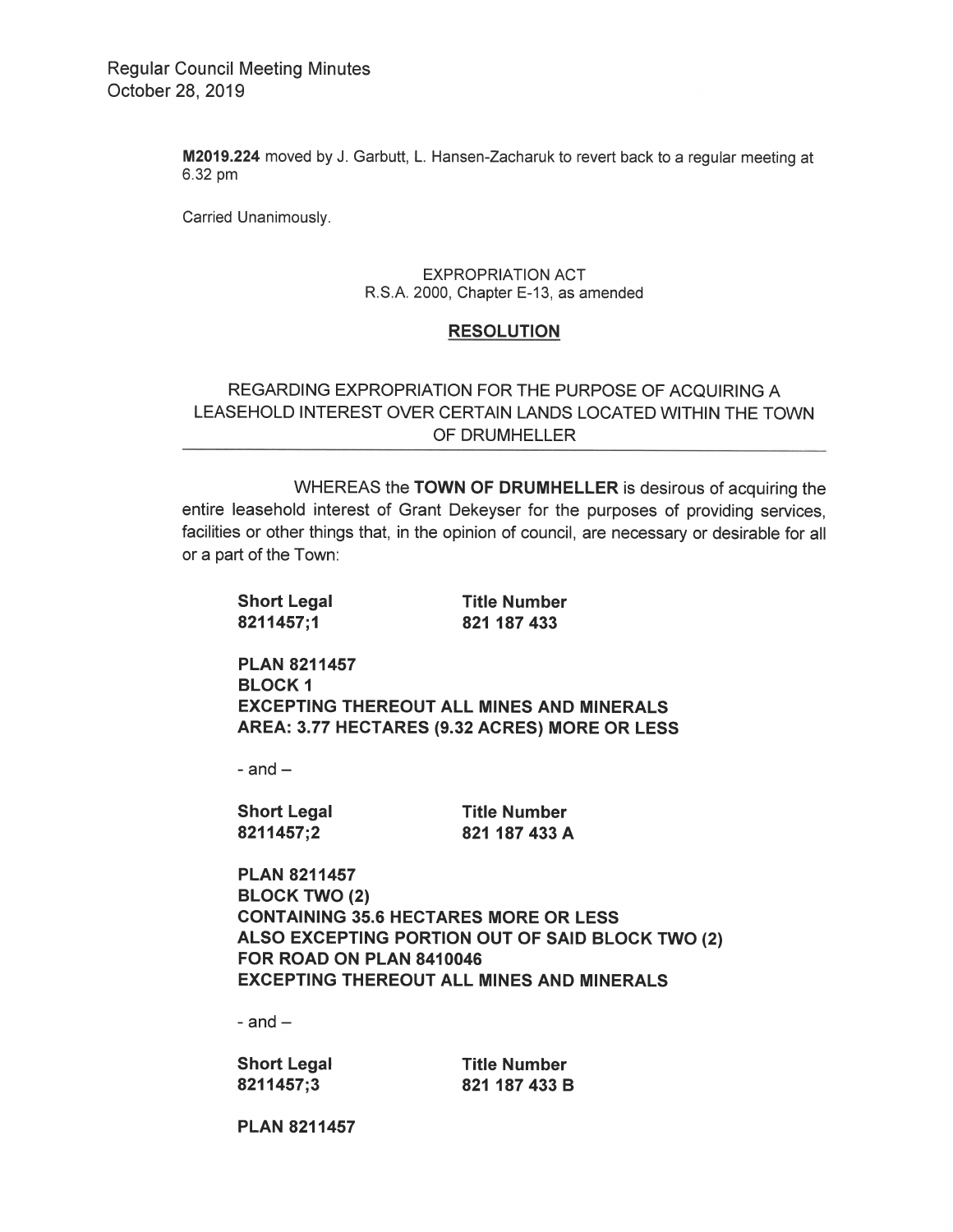## **BLOCK 3 EXCEPTING THEREOUT ALL MINES AND MINERALS** AREA: 28.4 HECTARES (70.18 ACRES) MORE OR LESS

(such lands to be subject to the taking hereinafter referred to collectively as the "Lands").

AND WHEREAS pursuant to the provisions of the Municipal Government Act, RSA 2000, c. M-26, as amended, the TOWN OF DRUMHELLER has the authority to acquire a leasehold interest with respect to the Lands by expropriation;

AND WHEREAS the TOWN OF DRUMHELLER deems it to be in the public interest and good that the leasehold estate be acquired by expropriation;

AND WHEREAS the TOWN OF DRUMHELLER is desirous of acquiring the said leasehold estate pursuant to the provisions of the Expropriation Act, RSA 2000, c. E-13, as amended;

# NOW THEREFORE BE IT RESOLVED:

 $1.$ THAT the proceedings shall be commenced by the TOWN OF DRUMHELLER, its servants, officers or agents to expropriate leasehold estate in the Lands.

 $2.$ THAT the officers, servants or agents of the TOWN OF DRUMHELLER and the solicitors for the TOWN OF DRUMHELLER be, and are hereby authorized and directed to do all things necessary to initiate, carry out and conclude the expropriation proceedings under the provisions of the Expropriation Act, and they are hereby authorized and empowered to sign, seal, serve and publish the necessary documents to initiate, proceed with and conclude the said expropriation, as applicable.

M2019.225 - moved by T. Zariski, J. Garbutt to proceed with expropriation of lands as listed and from part of these minutes.

Carried Unanimously.